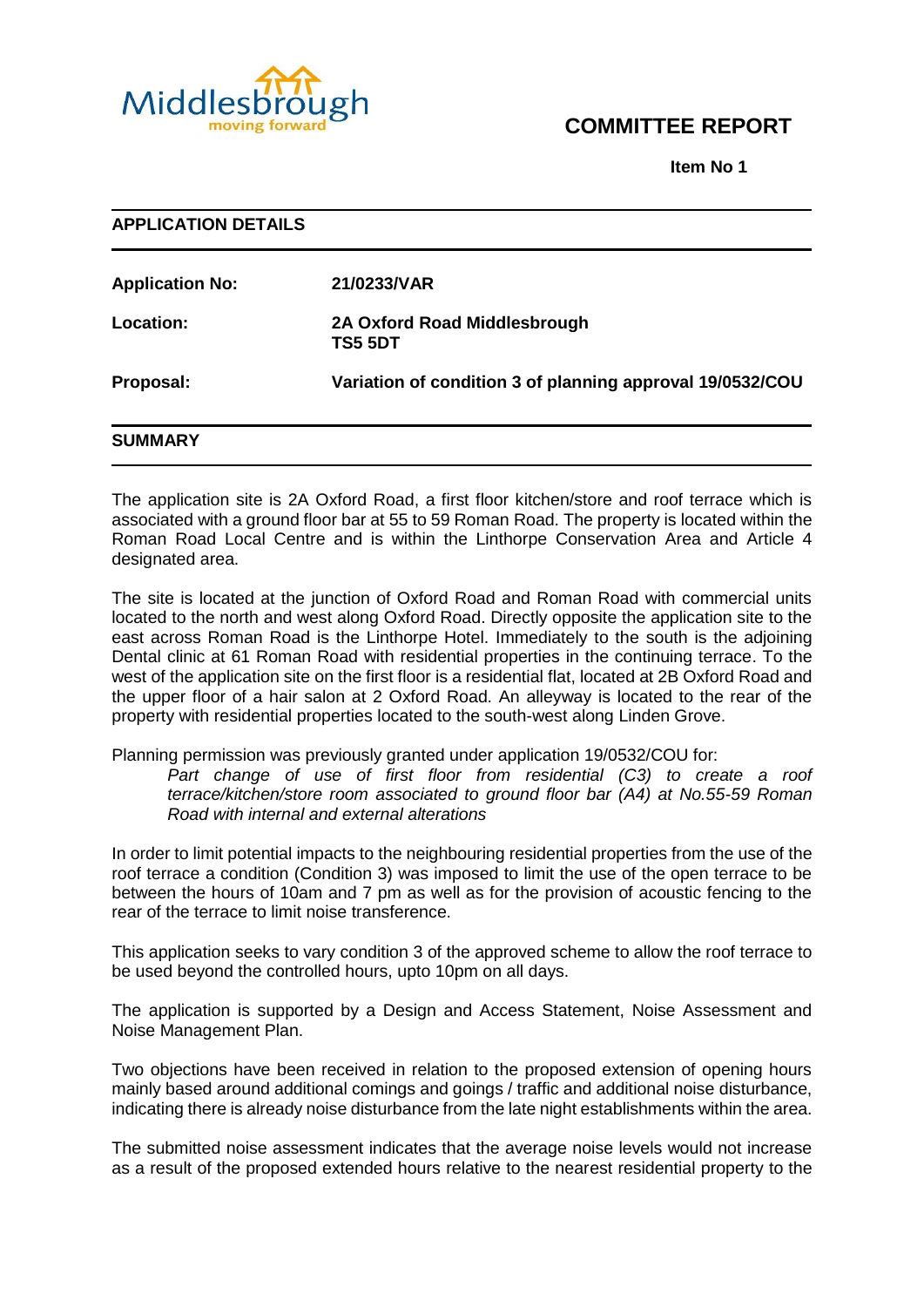rear of the site and the vehicle noise is the greatest impact of noise within the area. Notwithstanding this, it is considered that the proposal would introduce a type of noise into a mixed commercial / residential area, at a point close and adjacent to residential properties which would be particularly difficult to predict and control and would be doing so at a time of the day when surrounding residents should be able to expect a greater level of amenity. The proposal would be likely to result in intermittent additional disturbance to residential amenity on a basis sufficiently regular to be considered as being notably harmful to the existing levels of residential amenity contrary to the NPPF and Local Plan Policy DC1.

The officer recommendation is to refuse permission.

# **PLANNING HISTORY**

Previous Planning permissions for the site include:-

19/0512/COU- Retrospective change of use of first floor from residential flat (C3) to Beauty Salon (Sui Generis), approved February 2020

19/0532/COU- Part change of use of first floor to from residential (C3) to create a roof terrace/kitchen/store room associated to ground floor bar (A4) at No 55-59 Roman Road with internal and external alterations, approved November 2019.

# **PLANNING POLICY**

In accordance with Section 38(6) of the Planning and Compulsory Purchase Act 2004, Local Planning Authorities must determine applications for planning permission in accordance with the Development Plan for the area, unless material considerations indicate otherwise. Section 143 of the Localism Act requires the Local Planning Authority to take local finance considerations into account. Section 70(2) of the Town and Country Planning Act 1990 (as amended) requires Local Planning Authorities, in dealing with an application for planning permission, to have regard to:

- The provisions of the Development Plan, so far as material to the application
- Any local finance considerations, so far as material to the application, and
- Any other material considerations.

# Middlesbrough Local Plan

The following documents comprise the *Middlesbrough Local Plan*, which is the Development Plan for Middlesbrough:

- Housing Local Plan (2014)
- Core Strategy DPD (2008, policies which have not been superseded/deleted only)
- Regeneration DPD (2009, policies which have not been superseded/deleted only)
- Tees Valley Joint Minerals and Waste Core Strategy DPD (2011)
- Tees Valley Joint Minerals and Waste Policies & Sites DPD (2011)
- Middlesbrough Local Plan (1999, Saved Policies only) and
- Marton West Neighbourhood Plan (2016, applicable in Marton West Ward only).

#### National Planning Policy Framework

National planning guidance, which is a material planning consideration, is largely detailed within the *National Planning Policy Framework* (NPPF). At the heart of the NPPF is a presumption in favour of sustainable development (paragraph 11). The NPPF defines the role of planning in achieving economically, socially and environmentally sustainable development although recognises that they are not criteria against which every application can or should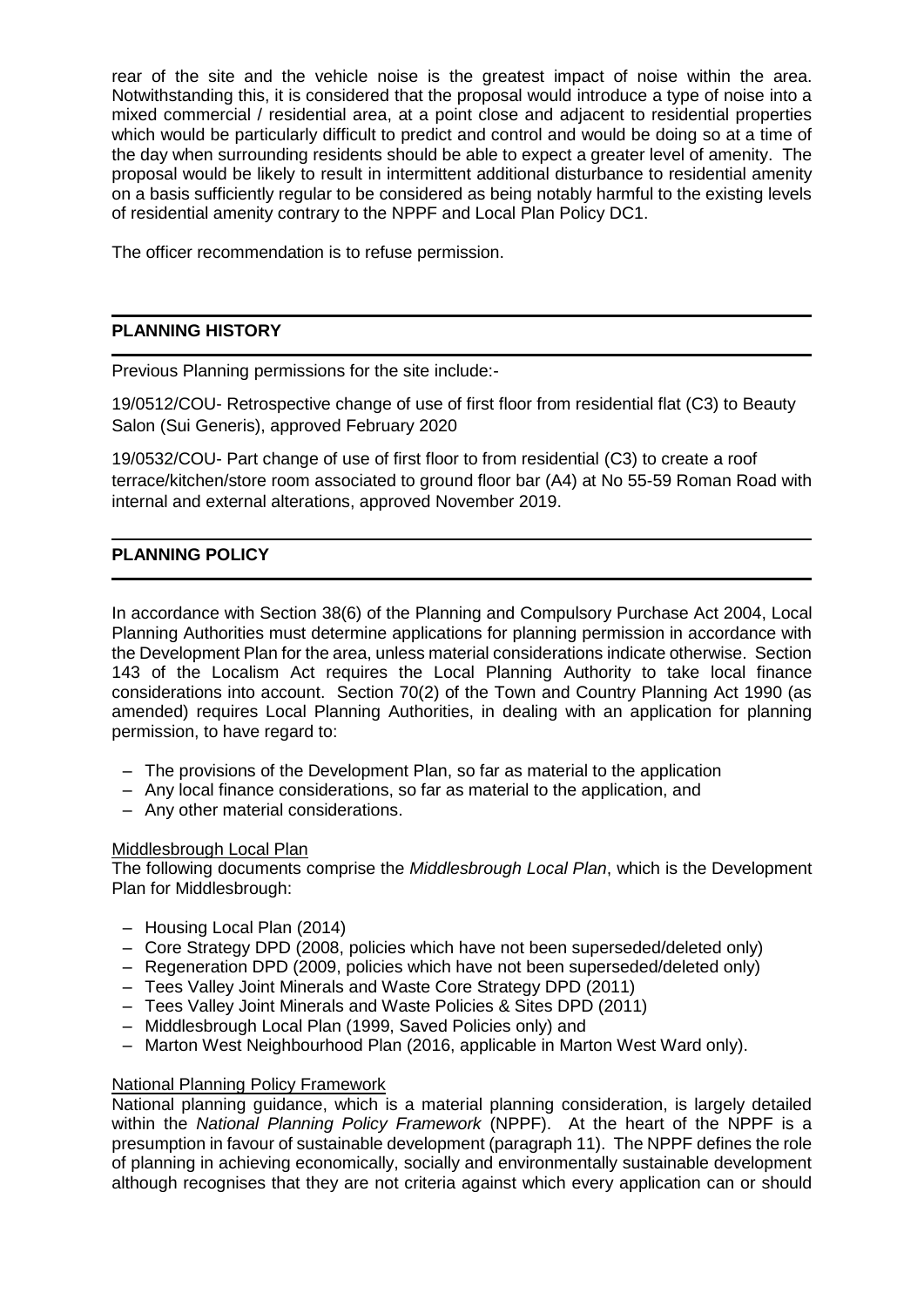be judged and highlights the need for local circumstances to be taken into account to reflect the character, needs and opportunities of each area.

For decision making, the NPPF advises that local planning authorities should approach decisions on proposed development in a positive and creative way, working pro-actively with applicants to secure developments that will improve the economic, social and environmental conditions of the area and that at every level should seek to approve applications for sustainable development (paragraph 38). The NPPF gives further overarching guidance in relation to:

- The delivery of housing,
- Supporting economic growth,
- Ensuring the vitality of town centres,
- Promoting healthy and safe communities,
- Promoting sustainable transport,
- Supporting the expansion of electronic communications networks,
- Making effective use of land,
- Achieving well designed buildings and places,
- Protecting the essential characteristics of Green Belt land
- Dealing with climate change and flooding, and supporting the transition to a low carbon future,
- Conserving and enhancing the natural and historic environment, and
- Facilitating the sustainable use of minerals.

The planning policies and key areas of guidance that are relevant to the consideration of the application are:

DC1- General Development CS4 – Sustainable Development

CS5 - Design

The detailed policy context and guidance for each policy is viewable within the relevant Local Plan documents, which can be accessed at the following web address. <https://www.middlesbrough.gov.uk/planning-and-housing/planning/planning-policy>

# **CONSULTATION AND PUBLICITY RESPONSES**

There have been 2 letters of objection received following the neighbour consultation/press and site notice.

The following comments have been received from the statutory consultees:-

#### MBC Environmental Protection

Initially raised no comments to the application and provided the following response to request for further detailed clarifications.

Having considered the noise assessment that was submitted with the planning application (9103.1), we were happy with the findings of the report which concluded that an extension of the opening hours from 7pm to 10pm would not have a significant impact on the background noise levels in the area, particularly the nearest residential premises (Flat 2 A Roman Road). The report advises that the main source of noise in the area is road traffic noise and fixed plant noise.

It should be noted that the noise measurements were taken when covid restrictions were in place, so the number of people on the terrace may not be a true representation of the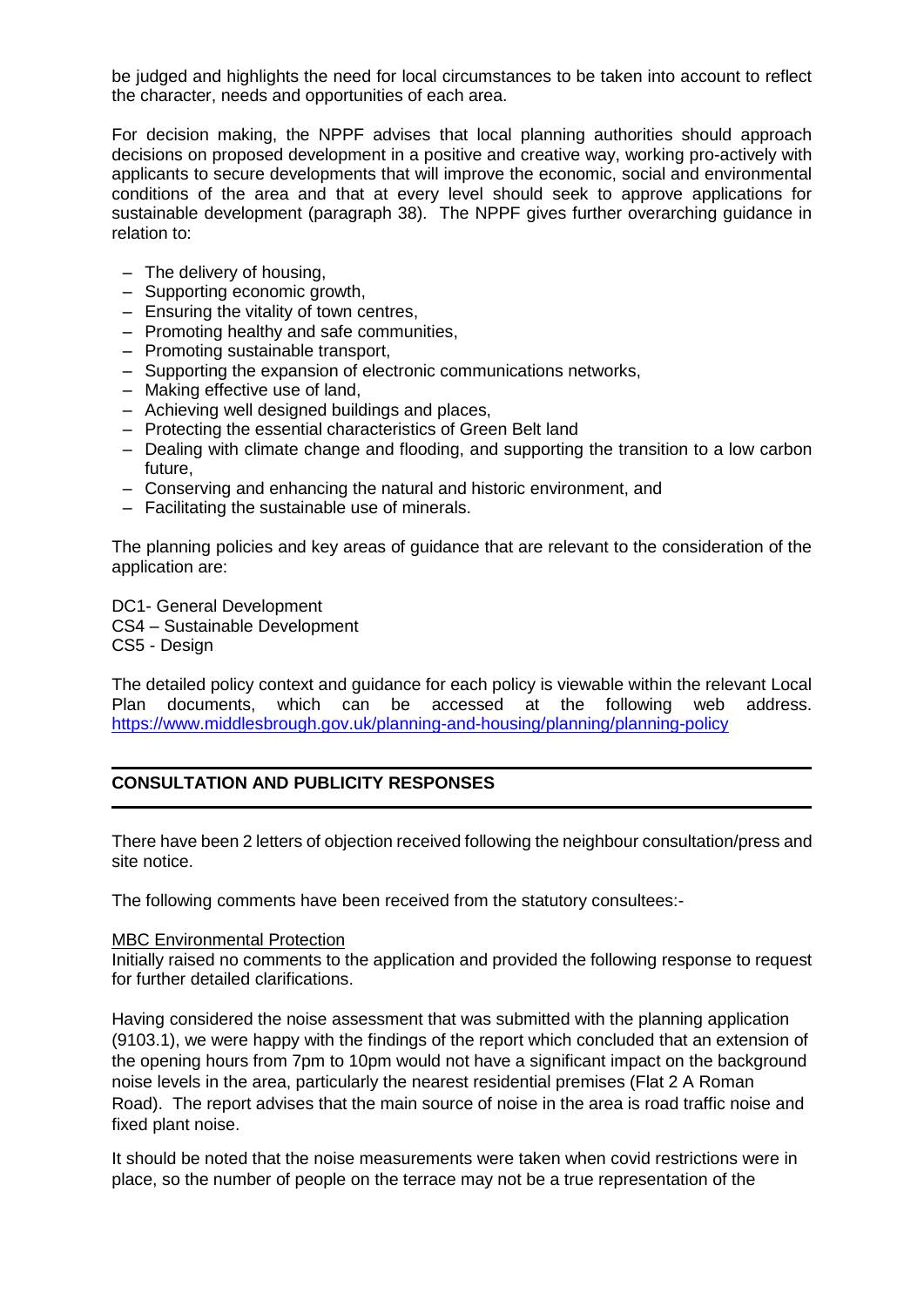potential number of people and therefore number of voices that will be heard post covid restrictions. The applicant is not intending to play music in the outdoor space, therefore the concerns in terms of noise will be raised voices. It is very difficult to determine the noise impact that raised voices will have, as there is not a noise level that can be accurately predicted. The noise levels from customers will vary from day to day, and customer to customer. The noise management plan should assist in controlling this, however, I understand concerns with regard to the proposed later hours potentially impacting on the residential amenity of the area.

I can confirm that we have not received any noise complaints regarding noise from the terrace area, however I understand that the terrace has never been used after 7pm. The applicant has attempted to control the noise by erecting a fenced area as a barrier to the residential flat, that said, should we receive noise complaints from the terrace area, then out door drinking areas are notoriously difficult to deal with, Licensing Regulations are difficult to relate to patron noise, and statutory nuisances can be difficult to determine.

# **Public Responses**

| Number of original neighbour consultations   |  |
|----------------------------------------------|--|
| Total numbers of comments received           |  |
| Total number of objections                   |  |
| Total number of support                      |  |
| Total number of representations              |  |
| Site Notice Posted 21 <sup>st</sup> May 2021 |  |

### Objection from 83 Roman Road

Increase in vehicles parking on Roman Road and the surrounding areas, causing more difficulty for residents to get parked, particularly the elderly and disabled. There have also been issues with customers parking on double yellow lines and pedestrian crossing, causing safety issues and concerns.

There are numerous issues already with parking where customers of the Artizan have been seen parking on the pedestrian area, which causes issues for local residents walking safely in and around the area.

Secondly, it has caused an increase in noise pollution and anti-social behaviour for local residents. This can be regularly heard up until midnight and beyond. The increase in noise pollution and anti social behaviour has led to residents being unable to sleep, therefore causing disturbed sleep and anxiety, resulting in them being absent or late from school and their places of work. Extending the opening hours of the Artizan will only make the problems worse.

There are 5 other drinking establishments within the proximity of 2a Oxford Road and in our opinion, this is more than enough to meet the needs of the community.

To our knowledge, Roman Road is part of the conservation area and our understanding is that the owners have already been asked to remove the current outside drinking areas, which has not been adhered to.

We feel there is enough seating inside and outside to meet the needs of the customers.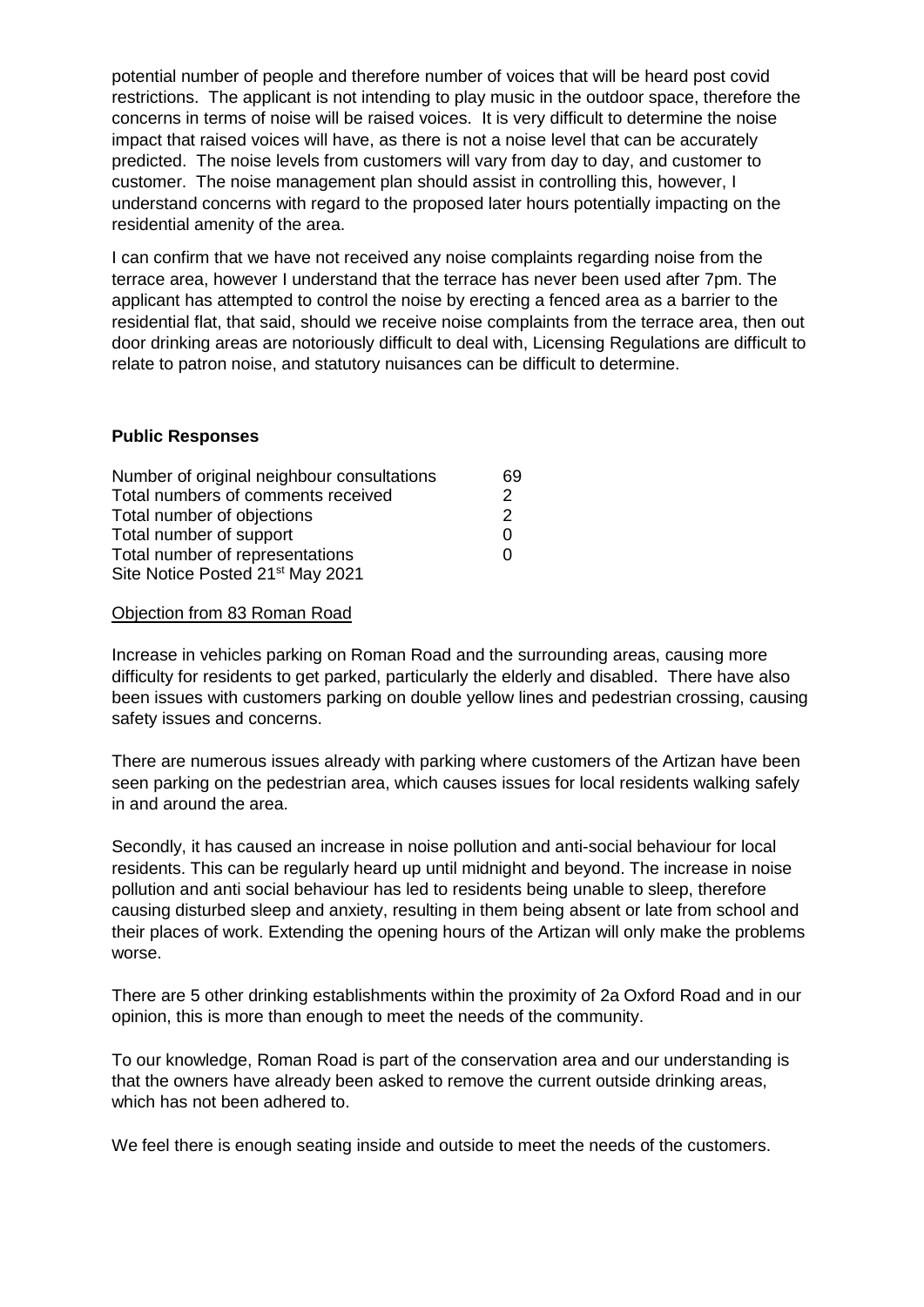Linthorpe is a residential area that is a sought after and desirable area in which to live. However, increasing table coverage for drinking in our opinion will only serve to have a negative effect on both house prices and the close-knit community.

We hope that you will take our concerns and worries in regards to not extending the longer opening hours.

### Objection from 79 Roman Road

I wish to raise an objection to this due to the following.

Increase of vehicles parking in the area particularly Roman Road where parking for residents is at a premium and also issues with patrons parking on double yellow lines and crossing area.

There are already issues with parking near the artizan where car owners have been seen parking on the pedestrian area, causing issues for local residents walking safely in this area.

Secondly increased noise pollution for residents and possible increase in anti-social behaviour and noise levels.

There are in fact other drinking establishments with 100 yards of 2a oxford road and in my opinion there is enough hostilaries to meet the needs of the community.

Also i would like to raise the point that this area is part of the conservation area and my understanding is that the owners have already been asked to remove current outside drinking areas and this has not been complied with.

I would suggest that there is enough seating onside and out currently to meet current and ongoing trade.

Linthorpe is a residential area which is a sought after and desirable area in which to live. However increase of table coverage for drinking in my opinion will only serve to have a negative effect on both house prices and a close knit community.

I would hope that you will consider my objection in regard to not extending the longer operating hours.

# **PLANNING CONSIDERATION AND ASSESSMENT**

1. The main considerations with this proposal are the impacts of noise and disturbance from the proposed extension of hours to the use of the terrace and any associated impacts. These are considered as follows;

#### **Principle of the development**

2. The principle of the development has been established under the previous planning approval granted in 2019 and that allowed for the roof terrace to be utilised as an outdoor seating area to be used in association with the licensed premises. This application is therefore only considering the proposed changes to the opening hours of the roof terrace on the first floor of the premises.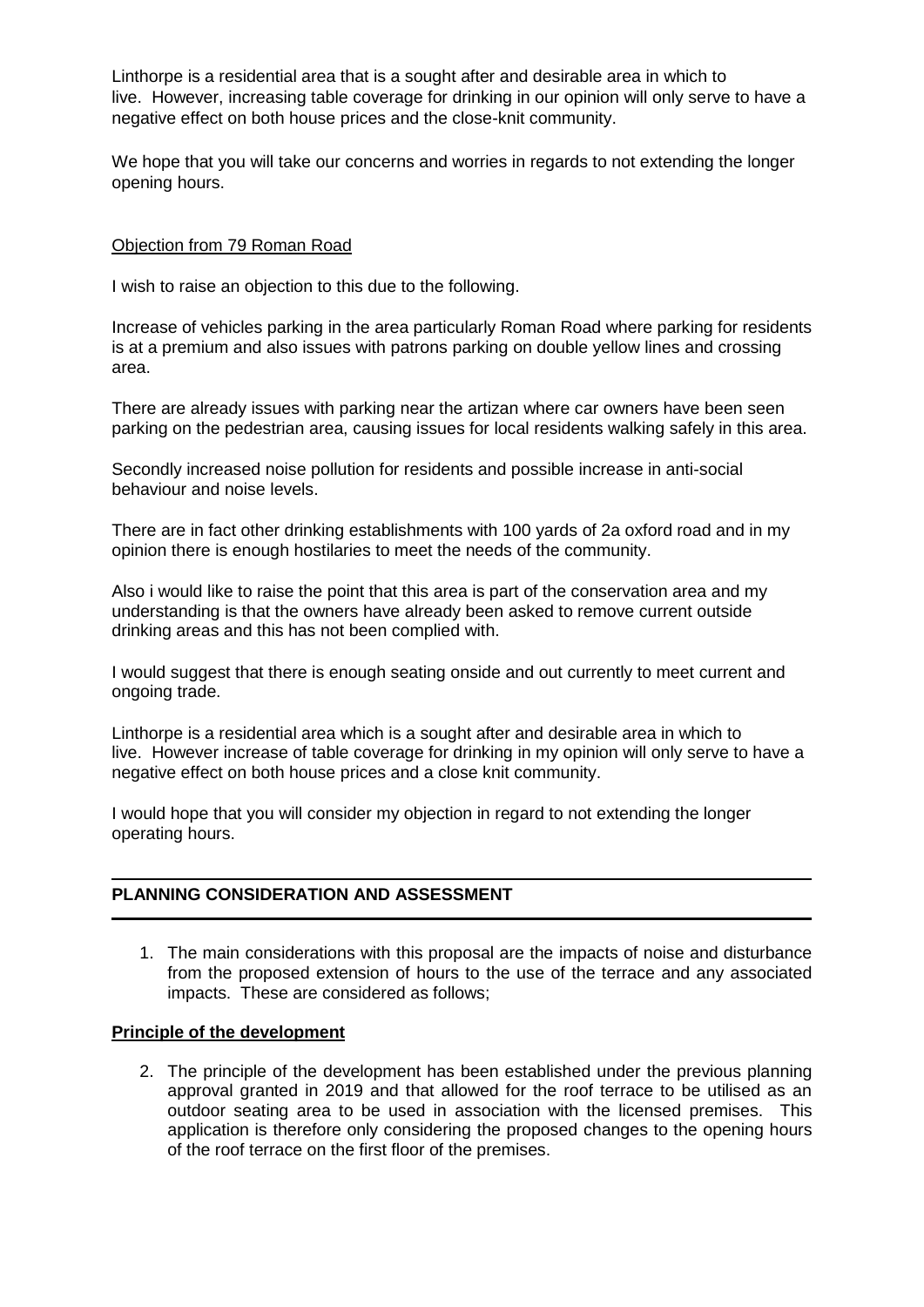# **Character and Appearance**

- 3. The proposal will not alter the existing appearance of the existing roof terrace. The acoustic fencing that was a condition under the previous approval for the granting of the roof terrace has been installed and is already visible / part of the terraces existing character/appearance. The applicant has suggested within the design and access statement that a temporary canopy may be installed within the roof terrace area although that is not part of this application and may not in itself require planning permission. As such, the proposal will not change the appearance of the area.
- 4. The use of the terrace arguably increases the capacity of the premises and this becomes visible externally and audible externally and so has the ability to change the character of the area in the later hours (Impacts on residential amenity are considered separately). The site is part of the local centre where such uses are directed towards and which already has a character of comings and goings of people to the collection of commercial premises. The character of the centre is likely to change throughout the day as the use / patronage of the types of premises within the centre changes from the shops / day time premises to the more evening based offer.
- 5. Whilst these matters are noted, in view of the scale of the terrace and its existing presence, it is considered that its use into the later hours, would not unduly change the overall character of the centre or this part of the centre.

### **Impact on the Privacy and Amenity**

*Noise – Policy Background*

- 6. Paragraph 127 of the National Planning Policy Framework (NPPF) sets out that to achieve well designed places, planning policies and decisions should consider creating places that are '*safe, inclusive and accessible and which promote health and wellbeing, with a high standard of amenity for existing and future users*.'
- 7. Government's guidance document on noise advises (para.03) that '*decision making needs to take account of the acoustic environment and in doing so consider: whether or not a good standard of amenity can be achieved*.
- 8. It further advises at Para 06: *some commercial developments including restaurants, hot food takeaways, night clubs and public houses can have particular impacts, not least because activities are often at their peak in the evening and late at night. Local planning authorities will wish to bear in mind not only the noise that is generated within the premises but also the noise that may be made by customers in the vicinity.*
- 9. The NPPF guidance is reflected in the Council's Core Strategy Policy DC1 which sets out that all new development should consider *'the effects upon the surrounding environment and amenities of the occupiers of nearby properties will be a minimum both during and after completion*'.

*Noise – Existing scenario*

10. The applicant currently operates an outdoor seating area to the front of the premises that operates until 10pm and has installed an acoustic fence along the rear boundary of the roof terrace which operates until 7pm to assist in reducing the noise impacts of the roof terrace to the neighbouring residential flat at 2a Roman Road and the residential properties along Linden Grove. The building is located within the Roman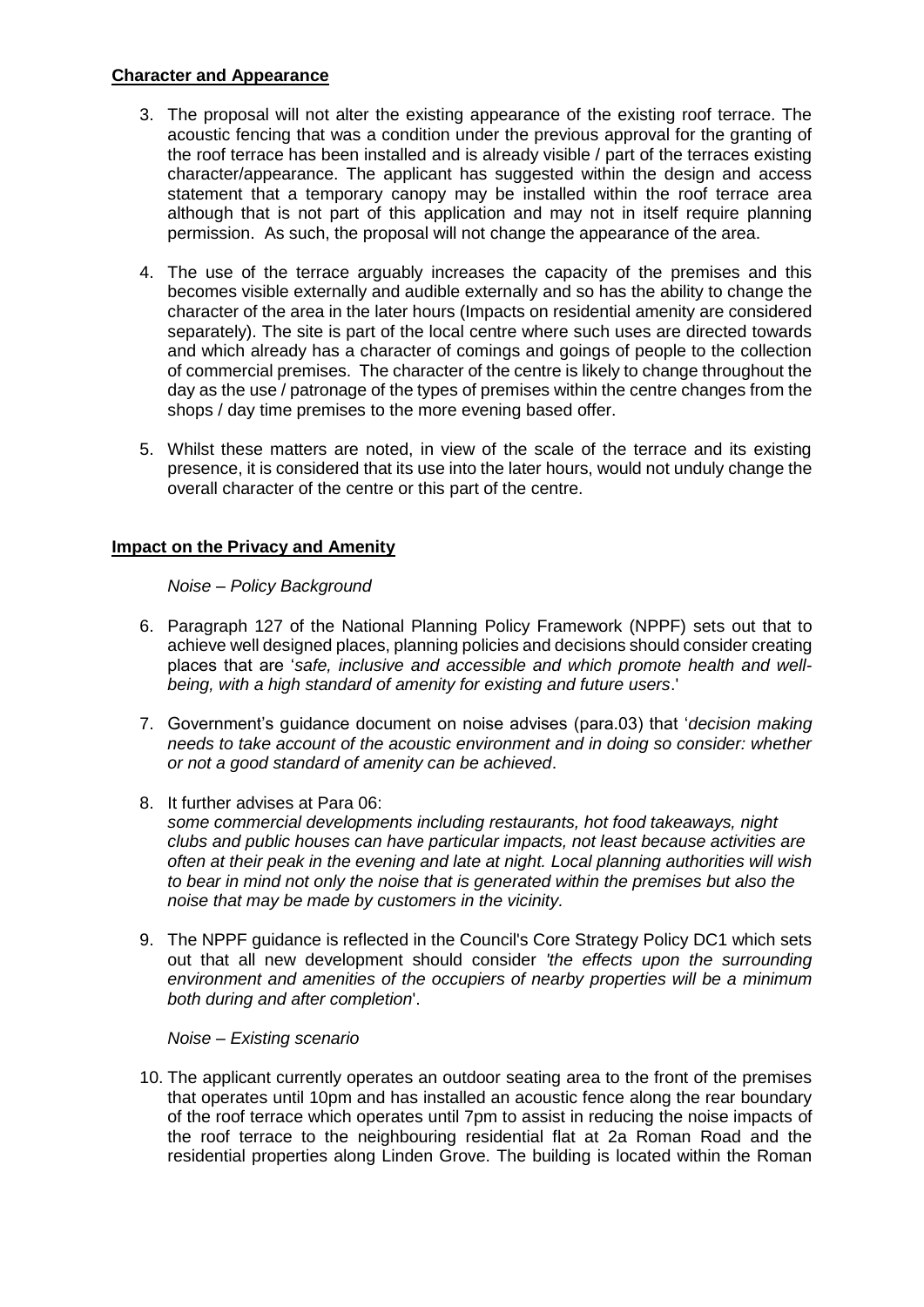Road Local Centre that has an existing level of ambient noise associated with the commercial uses with several businesses such as Tesco operating until 11pm.

11. Objections have been raised in relation to existing problems with night time drinking and noise within the residential area and the knock on affects of noise, sleep disturbance etc. These are considered within the following paragraphs.

*Noise - Supporting documents*

- 12. A design and Access Statement, Noise Assessment and Noise Management Plan have been submitted to support the application. The Noise Assessment details the existing noise levels from the roof terrace relative to the nearest noise sensitive receptor (flat) at 2a Roman Road. The Noise Assessment identified that the most significant noise source was the road traffic noise and plant / machinery associated with the commercial uses within the Roman Road Local Centre and indicated that there was no significant difference in the background sound level between the current and proposed new operating times of the roof terrace. It further noted that when the roof terrace was open, that the greatest noise primarily related to single noise events associated with loud vehicles passing by, advising that the measured noise level associated with patrons on the roof terrace was not significantly different to the measured levels during periods when the roof terrace is closed. The Noise Assessment further advised that the existing acoustic fence at the terrace is sufficient to reduce noise levels to the nearest noise sensitive receptor (2a Roman Road) although did advise that, intermittently, the noise of people talking could be heard on the recordings between the hours of 7pm to 10pm.
- 13. The Noise Assessment sets out that during the day when the roof terrace is open during the permitted hours, the level of noise is 46dB. During the extended opening hours between 7pm and 10pm the measured background levels were also 46dB with the highest recording from the roof terrace being 50dB which is advised as being from an isolated, single traffic incident.
- 14. Alongside the Noise Assessment report the applicant has submitted a Noise Management Plan which confirms there will be no live music played on the roof terrace, doors to the roof terrace will be closed when not in operation, waste disposal will be disposed of prior to 7pm and the opening hours of the roof terrace will not be beyond 10pm.

#### *Noise – Material Considerations*

- 15. The Council's Environmental Protection Officers have assessed the application, associated documents, and have no objections to the proposal. They recognise the findings of the noise assessment and accept these although also note that noise from patrons is particularly difficult to predict and difficult to deal with through licensing regimes and through the statutory noise process. Whilst the response from the councils Environmental Health Team are noted, it is recognised that their comments reflect on the difficulty of accurately predicting patron noise and also respond considering the likely impacts more relative to statutory noise nuisances. Planning however has to consider the impacts on reasonable levels of amenity and it is considered that there is a difference between retaining reasonable residential amenity and not being detrimental to a point of not causing a statutory nuisance.
- 16. It is considered necessary in this instance to consider the type of noise likely to be generated by the proposed extension of hours, the impacts of this and the ability to control it, recognising that raised voices at short distance often don't blend with the background noise or vehicle noise and are perceived by individuals differently which affects whether they are likely to be harmful to amenity.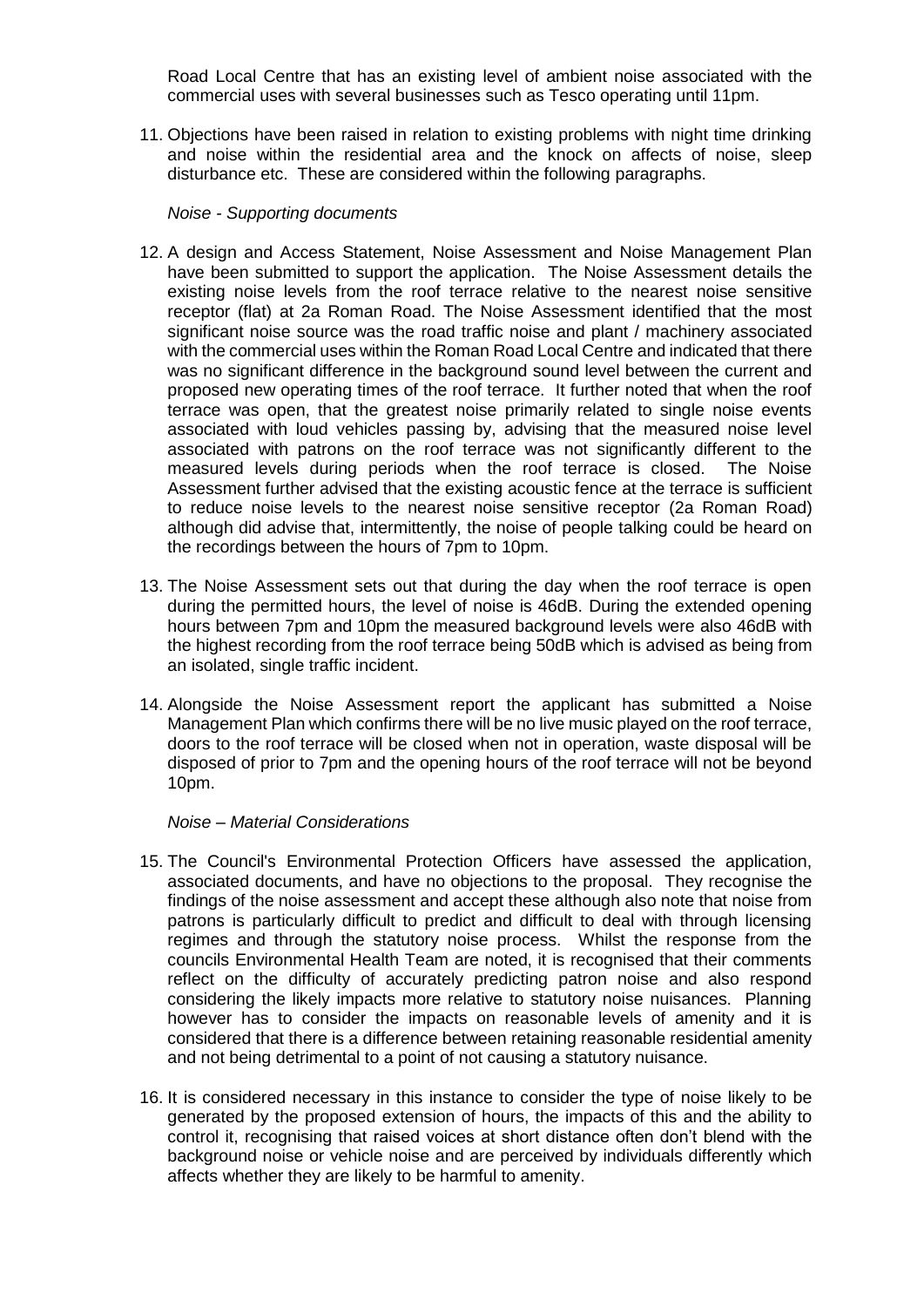- 17. With respect to noise from patrons, this is noise of individual people and noise they generate will be affected depending on the venue type, individual patron mannerisms, time of the day, number of patrons within a single area, whether or not alcohol and 'high sprits' is in play, nature of management and other similar matters. It is considered to not be unreasonable to take the view that as drinking continues into the later hours, that patrons are likely to be in higher spirits than at earlier times and that there would be a propensity for patron noise to therefore increase as the night goes on, albeit not necessarily on a daily basis or in all instances. This is recognised within the government's noise guidance document.
- 18. The submitted noise assessment refers to the Draft Institute of Acousticians (IOA) Good Practice Guide on the Control of noise from Places of Entertainment and highlighted reference in respect to patron noise as detailed below;

*"The working group drafting this good practice guide did not feel that, there as currently sufficient consensus or a robust enough evidence base upon which to make noise level based recommendations for the assessment and control of patron noise. Instead the working group recommend that a qualitative but objective, case-by-case approach to patron noise should be undertaken and supported by appropriate acoustic information, where relevant."*

- 19. This is considered to corroborate a view that patron noise is particularly difficult to control and that, an outdoor seating terrace where patron noise will occur would be similarly be particularly difficult to control and that a noise assessment will not necessarily give the complete indication of the likely impacts of such noise, needing a qualitative and objective approach to be taken.
- 20. It is considered that whilst there may not be a long and high average noise from patrons for the additional hours, as detailed within the noise assessment, it is highly likely that short spikes in patron noise, will occur throughout the evening. For people living in the nearest properties, they rely on having reasonable amenity at varying times, each day, month, year and so on and in considering this proposal, should extending the hours result in only a small number of audible disturbances each night or each week, the impact becomes cumulative for the surrounding residents and this is an important consideration.
- 21. The roof terrace is also likely to be most used during the summer months, when, it is also most likely that people will have windows open into the late evening and possibly through the night, bringing likelihood of further conflict.
- 22. The outdoor area already has the ability to operate into the early evening (until 7pm) and in determining the application for the change of use of the premises, this was seen as a reasonable balance between recognising the premises is within a commercial 'local centre' and recognising residential properties lie immediately adjacent.
- 23. Whilst each residential property may operate differently, it's reasonable to consider some of the properties within the local area could be used as family properties with children residing there and where noise later into the evening would be likely to have even more of an impact. The proposed hours are until 10pm 7 days a week and so this would limit the respite from the potential noise and in view of the above, it is considered this will have the ability to adversely affect the amenity of these properties into the later evening, when residents should be able to expect a higher level of amenity than throughout the day.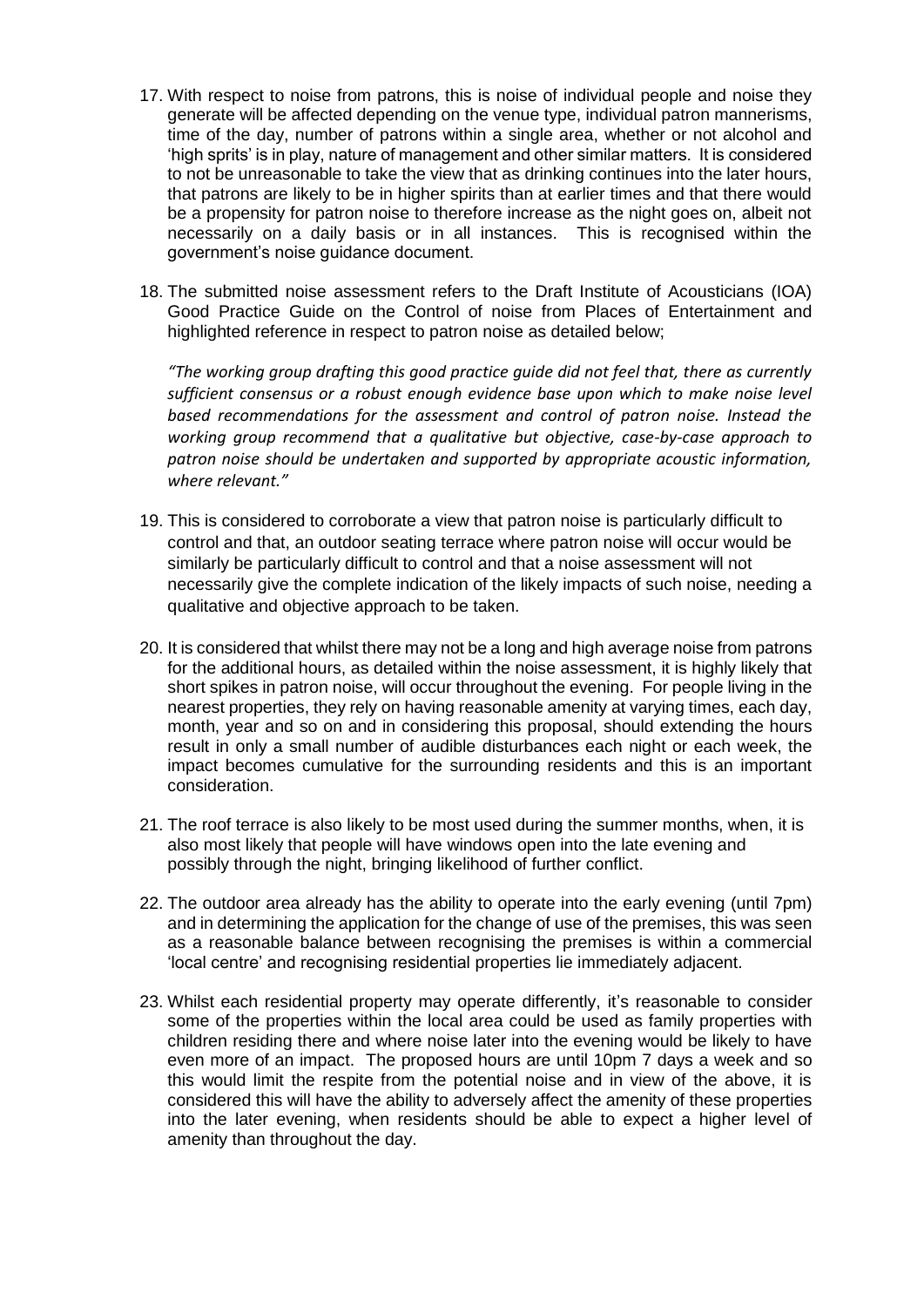- 24. In addition, allowing a greater number of people at the premises later into the evening is likely to result in a greater movement of people later into the evening to and from the premises, which will include noises outside the premises from patrons voices, car / taxi doors opening and closing, all within the later evening, when surrounding residents should be able to expect a reasonable level of amenity. Whilst this will already occur, this will be added to were the proposal to be approved and operated, which would be in addition to the noise generated on the terrace and the movement of people outside of the premises obviously has no ability to be reasonably controlled.
- 25. As well as the above consideration, and whilst the findings of the noise assessment are noted, there are a few matters which are considered to potentially result in the findings not necessarily reflecting a rigorous / robust assessment of the most likely scenario in relation to noise impacts, these being;
	- The day when the noise assessment was done appears to be a wet day, when outdoor drinking / eating may have been limited.
	- It is understood the assessment / monitoring was undertaken on a day when there were covid restrictions in place requiring patrons to be seated, 6 to a table etc. This would be likely to result in a reduced number of patrons able to be seated on the roof terrace and therefore skew the results towards the lowest likely noise levels being generated and certainly not representative of a very busy roof terrace on a hot summer's day.
	- dB readings appear to be La90, and La60 and so not at all representative of how a higher noise for a short space of time relative to a patron shouting or similar would have an effect.
	- Noise from people drinking tends to get louder the longer they drink, and measuring until 7 pm doesn't necessarily indicate that noise from drinking for a further 3 hours will be at the same level. This is an inappropriate assumption.
- 26. In view of all the above matters it is considered that the Noise Assessment is not sufficiently convincing to demonstrate that the proposed extension of hours would not result in regular harm to the amenities of residents in the area in the later evening, being detrimental to the guidance within the NPPF and Local Plan Policy DC1.

# **Other Matters**

27. The extended hours will allow a greater capacity of patrons into the later hours and although objection has been raised to this by a resident in respect to the traffic / parking, it is not envisaged that this would amount to any notable additional impacts given some other commercial premises within the centre will have closed earlier in the day which would have reduced pressures. Objection detailing existing ad-hoc or inappropriate parking is noted, however the proposal relates to an existing premises within the established commercial centre and it is considered that this proposal would not have a direct influence / impact on this matter.

# **Conclusion**

28. It is considered that the proposal would introduce a type of noise into a mixed commercial / residential area, at a point close and adjacent to residential properties which would be particularly difficult to predict and control and would be doing so at a time of the day when surrounding residents should be able to expect a greater level of amenity. The proposal would be likely to result in intermittent additional disturbance to residential amenity on a basis sufficiently regular to be considered as being notably harmful to the existing levels of residential amenity contrary to the NPPF and Local Plan Policy DC1.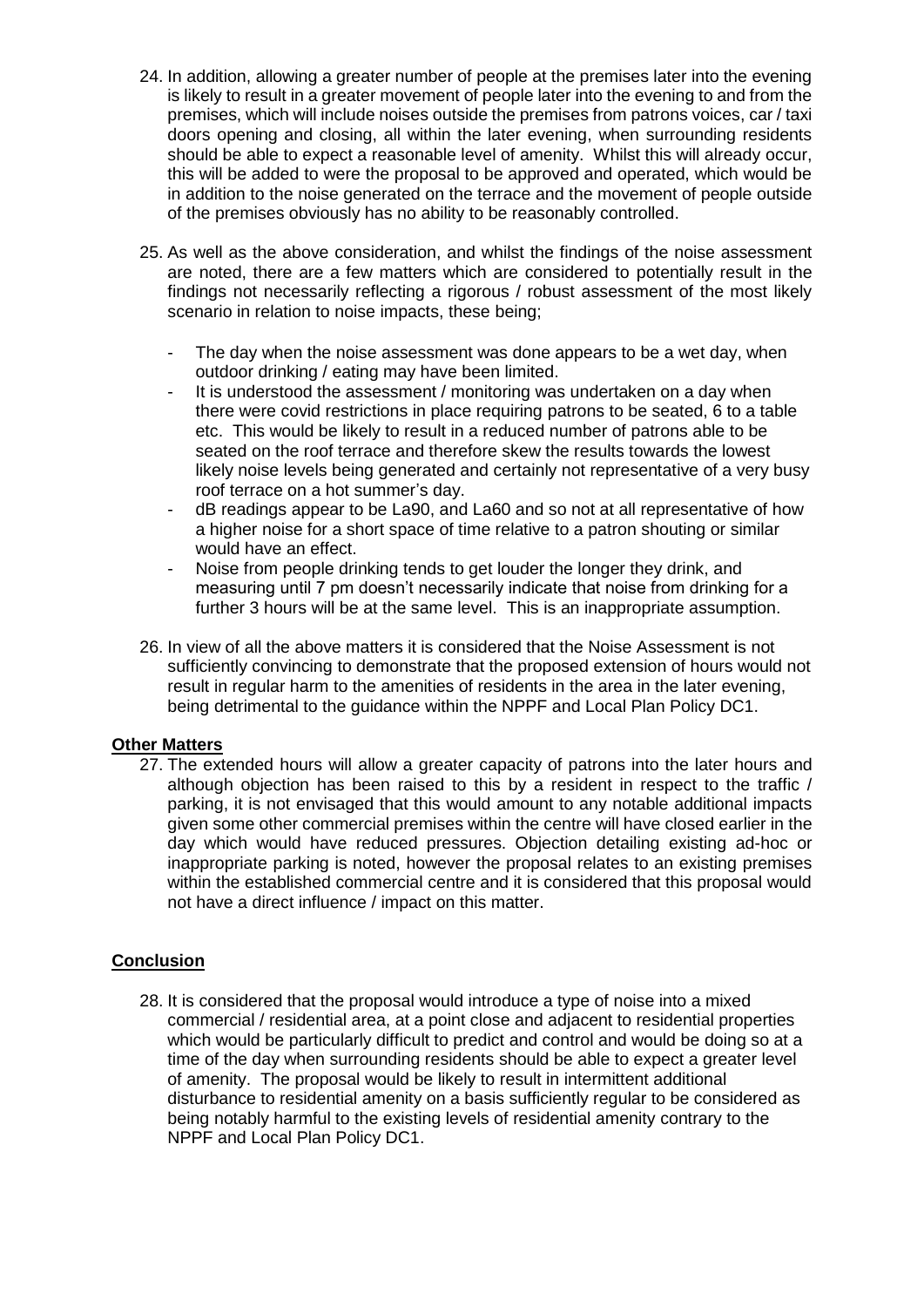# **RECOMMENDATIONS AND CONDITIONS**

Refuse for the following reason;

**Adverse impact on residential amenity**

**In the opinion of the Local Planning Authority, the operation / use of the proposed terrace, between the hours of 7pm to 10pm would result in noise disturbance in the immediately surrounding area and would have a detrimental impact on the amenity of nearby residents at a time when they should reasonably expect a reasonable level of peace and quiet, being in conflict with Policy DC1(c) of the Local Plan and the National Planning Policy Framework.**

### **INFORMATIVES**

None